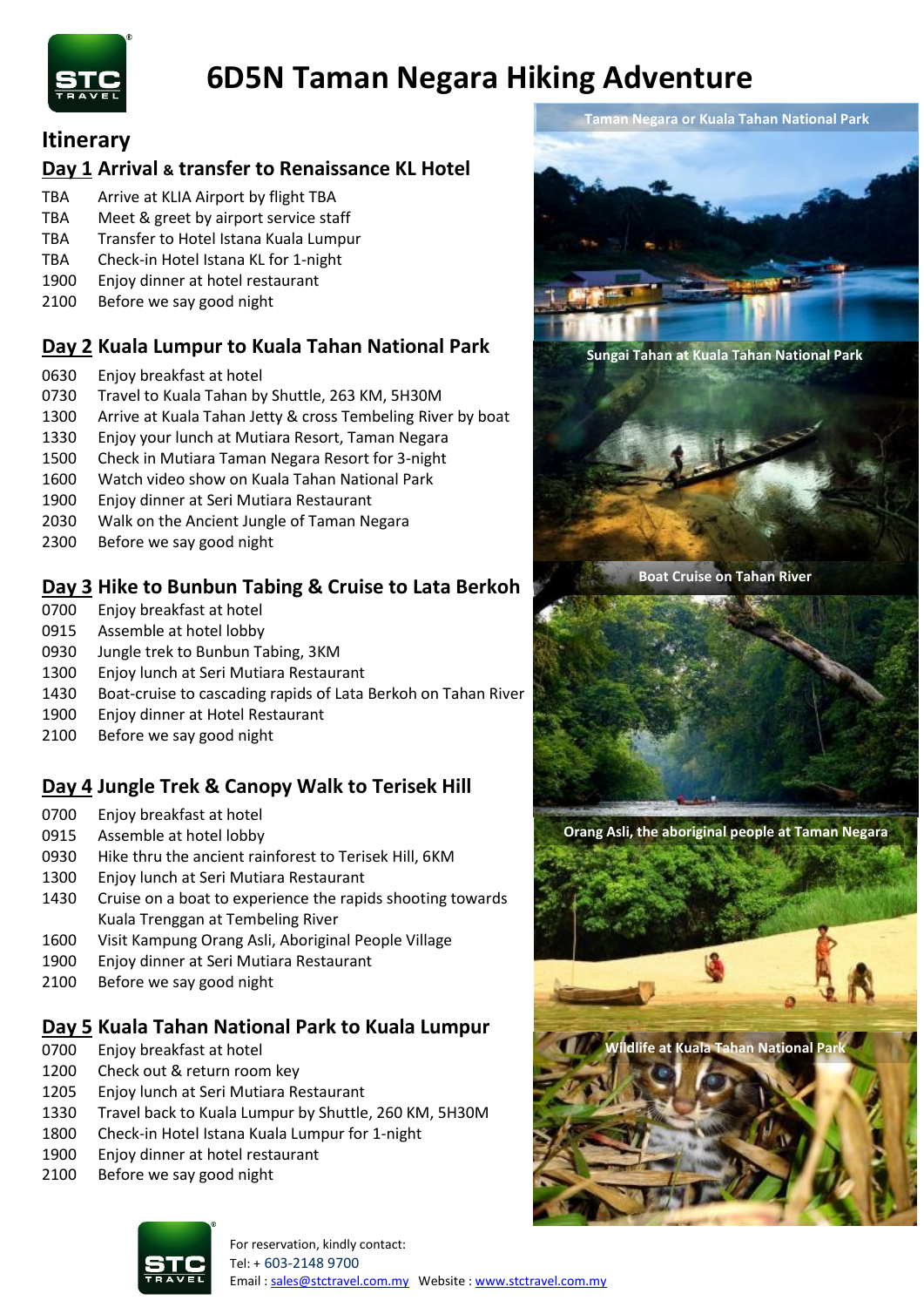

# **Day 6 Transfer to airport for flight check in**

0700 Breakfast at hotel

- TBA Check-out & assemble at the hotel lobby
- TBA Transfer to KLIA International Airport for flight check in
- TBA Departure by flight TBA



| Tour Code: TMN6D01 |                                                                                                              |                          | Tour Fare (MYR)<br>Per person per package) |               |
|--------------------|--------------------------------------------------------------------------------------------------------------|--------------------------|--------------------------------------------|---------------|
| <b>Star</b>        | <b>Hotels</b>                                                                                                | <b>Travelling Period</b> | <b>Twin / Triple Sharing</b>               | <b>Single</b> |
| $5*$<br>$4*$       | Hotel Istana Kuala Lumpur<br>(DLX) Rating: 8.3<br><b>Mutiara Taman Negara Resort</b><br>(Chalet) Rating: 8.2 | 01 Apr 19 - 31 Mar 20    | 2349                                       | 2919          |

#### **Inclusive of:**

- 02 Nights Hotel Accommodation with Breakfasts at Renaissance Kuala Lumpur
- 03 Nights Hotel Accommodation with Breakfast at Mutiara Taman Negara Resort
- 04 Lunches, 05 Dinners according to the above itinerary
- Entrance Fees
- SIC Return Airport Transfer
- Comfortable Transportation based on SIC basis
- English Speaking Guide and nature Guide

#### **Exclusive of:**

- Air Tickets & Airport Taxes
- Tipping for Tour Guide & Driver
- Travel Insurance
- Additional surcharge for midnight arrival or early morning departure ( 2300 hrs until the next day 0800 hrs )
- SST 6%
- **Peak Season (Jul-Sep), Public Holiday, School Holiday, Festivals Season, additional room surcharge is applicable and to be advised upon reservation**

| <b>Items to Bring:</b>               | Attire:                                                                 |
|--------------------------------------|-------------------------------------------------------------------------|
| Sport shoes with good gripping-soles | Night Jungle Walk - Long Pants, Long Sleeve Shirt, Sport Shoes, Insect  |
| Light cotton clothing                | Repellent, Flashlight                                                   |
| <b>Torch Light</b>                   | Jungle Trekking to Canopy Walkway and Terisek Hill - Long / Short       |
| Insect Repellent                     | Pants, Short Sleeve Loose Cotton T-Shirt, Sport Shoes, Insect Repellent |
| Raincoat                             | (No Denim/jeans and tight/body shape Shirt)                             |
| Towel                                | Rapids Shooting to Kuala Trenggan with Nature guide - Short Pants,      |
| Own Drinking water bottle            | Short Sleeve Loose Cotton T-Shirt, Sandal                               |
| Personal toiletries                  | Boat Trip to lata Berkoh - Short Pants, Swimming Attire, Sport Shoes,   |
|                                      | Towel                                                                   |